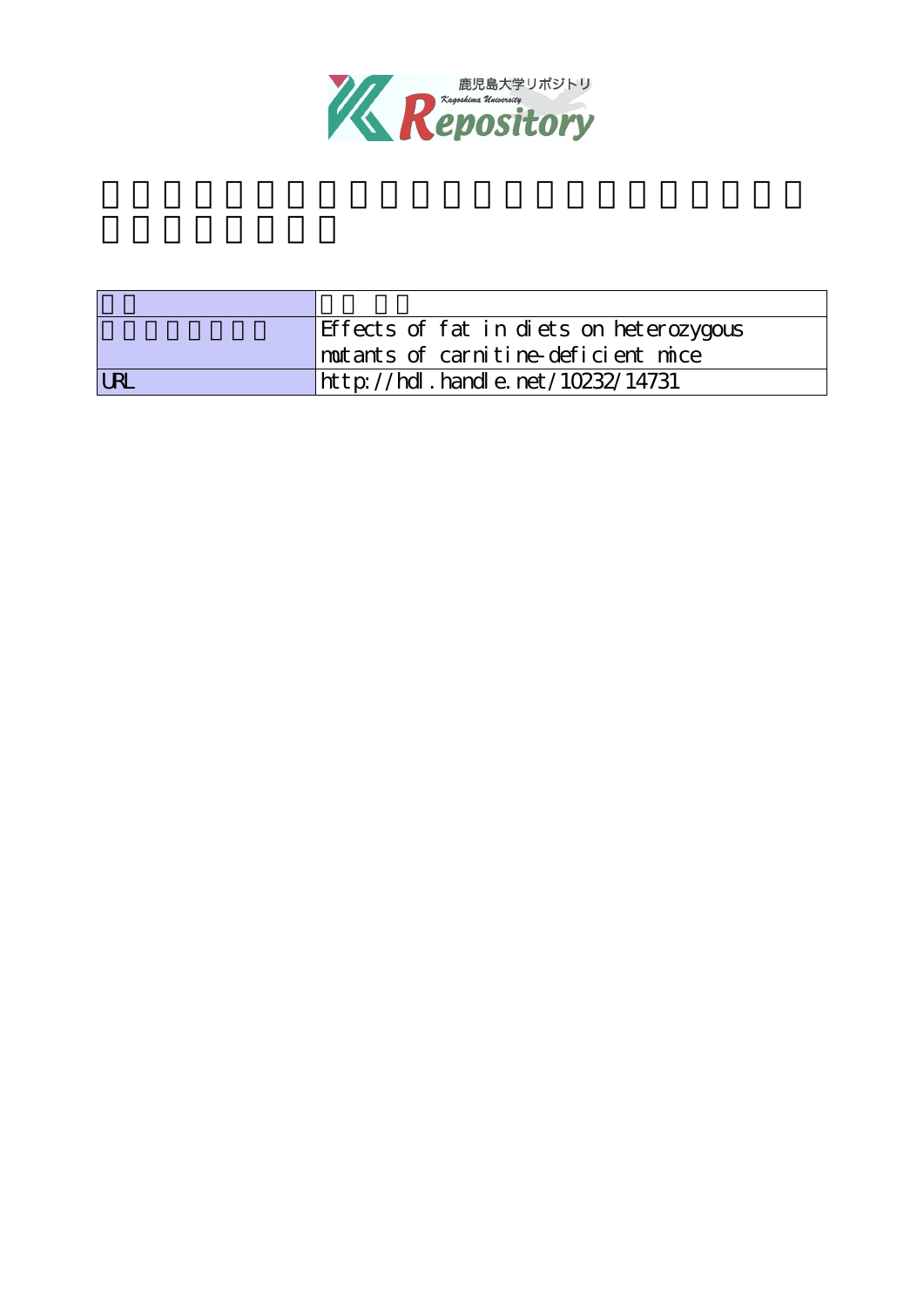## 科学研究費補助金)研究成果報告書

平成 24 年 5 月 30 日現在

機関番号:17701 研究種目:基盤研究(C) 研究期間: 2009 ~ 2011 課題番号:21590704 研究課題名(和文):食事脂質が脂肪酸代謝異常へテロ接合体マウスに与える影響について 研究課題名(英文):Effects of fat in diets on heterozygous mutants of carnitine-deficient mice 研究代表者:堀内 正久(Horiuchi Masahisa) 鹿児島大学・医歯学総合研究科・准教授 研究者番号:50264403

研究成果の概要(和文):

脂肪酸代謝異常マウス(カルニチン輸送体欠損マウス)は、オスヘテロマウスが高脂肪食時に のみ、肥満傾向を示した。中枢性のレプチン抵抗性が関与している可能性を考え、視床下部摂食 関連ペプチド mRNA を定量し、ヘテロマウスにも中枢(視床下部)のレプチン抵抗性が存在する ことが示唆された。末梢からのカルニチン投与が有効でなかったことから、脳内カルニチンが低 いことが、病態に関与していると考えられた。

## 研究成果の概要(英文):

JVS mice, an animal model for systemic carnitine deficiency, were examined in effects of high-fat diets on weight. Male heterozygous JVS mice showed higher body weight due to higher food intake, in association with higher leptin in blood, compared with wild type of mice. Additionally, male heterozygous JVS mice showed higher AGRP and lower POMC mRNAs in the hypothalamus, indicating that heterozygotes may have leptin resistant state in central nervous system. The low carnitine levels in brain may be involved in the central leptin resistance, because carnitine ingestion from periphery was not effective.

|        |           |           | (金額単位:円)    |
|--------|-----------|-----------|-------------|
|        | 直接経費      | 間接経費      | 計<br>台      |
| 2009年度 | 1,900,000 | 570,000   | 2, 470, 000 |
| 2010年度 | 1,000,000 | 300,000   | 1, 300, 000 |
| 2011年度 | 700,000   | 210,000   | 910,000     |
| 年度     |           |           |             |
| 計      | 3,600,000 | 1,080,000 | 4,680,000   |

交付決定額

研究分野:医歯薬学

科研費の分科・細目:社会医学・公衆衛生学・健康科学 キーワード:カルニチン、ヘテロ接合体、脂肪酸代謝異常、肥満、レプチン抵抗性、高脂肪食

1.研究開始当初の背景

「食事脂質含量と疾患発症」の関連として、 「コレステロール摂取と動脈硬化病変」は その良い例であり、健康・栄養を考える上 で、食事中のコレステロール摂取に対する 注意がなされるようになっている。疾患発

症の分子レベルでの解析とともに、どのよ うな病態が「食事脂質」と関連があるのか を明らかにすることは重要なテーマである。 申請者は、以前から、細胞膜カルニチン輸 送体欠損マウス [juvenile visceral steatosis (JVS) マウス]に脂肪肝、心肥大、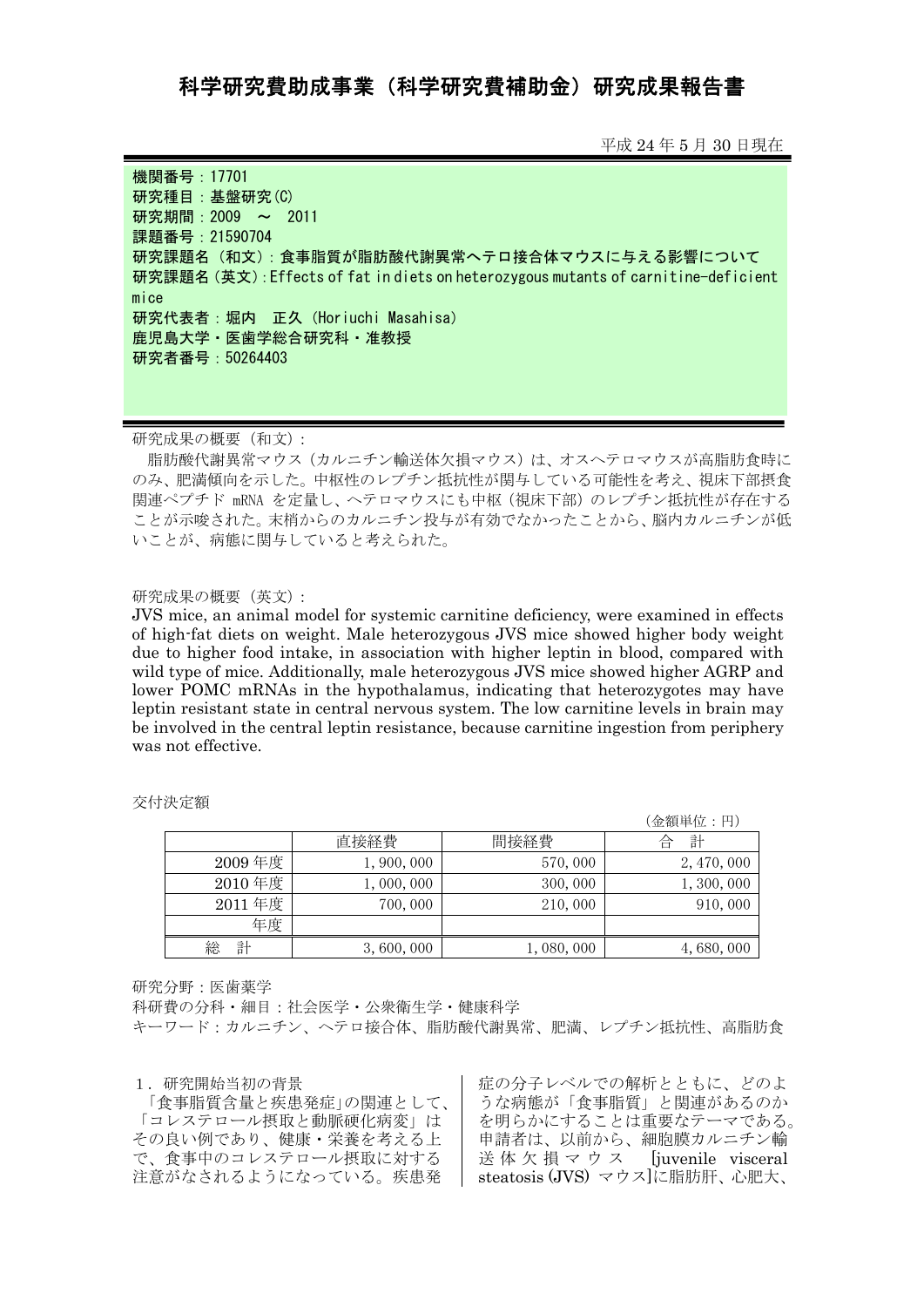行動異常が起こることを見出し、その病態 解析を行ってきた。カルニチンは長鎖脂肪 酸がミトコンドリアに輸送される時に必須 の因子であり、ビタミン様物質として知ら れている。ヒトにおいてもカルニチンの欠 損症が知られており、脂肪肝や心肥大を発 症する。しかし、自発行動の異常や不安行 動が起こるかどうかについては不明な点が 多い。私たちは、JVSマウスを絶食にす ることで自発行動量の低下や脳波異常が起 こること、また視床下部オレキシン神経活 動低下が関連することを報告した。最近、 睡眠障害(ナルコレプシー)のヒト遺伝子 解析で、脂肪酸・カルニチン代謝に関与す る carnitine palmitoyltransferase -1 遺伝 子多型との間に連鎖のあることが報告され、 その論文に私たちの研究は引用されている。 昨今の精神的な疾病の顕在化(うつ病患者 や自殺率の増加)は、単純な理由では説明 されないと思われるが、食事(脂肪摂取増 加)との関係についての研究も必要と考え る。申請者が報告してきた病態「脂肪肝、 心肥大、行動異常」はホモ接合体マウスを 用いた研究であった。ヒト集団での「食事 脂質含量と疾患発症の関連」を考える上で、 脂肪酸代謝異常ヘテロ接合体についての解 析は意義があると考える。

2.研究の目的

 西欧型の食生活となり、食事からの脂質摂 取量が増加している生活習慣(健康日本 21、 社会保険健康事業財団)を考えると、「食事 脂質含量と疾患発症」の関連を探求すること は、一次予防の観点から重要である。本研究 では、申請者が確立したカルニチン欠乏脂肪 酸代謝異常モデルマウスを用い、食事中脂質 と精神・身体異常(肥満、脂肪肝、心肥大、 行動異常)との関連を明らかにしたい。特に、 完全欠損でなく一般集団にある比率(~1%) で存在すると考えられるヘテロ接合体に症 状が起こりうるかどうかを、本疾患マウスの ヘテロ接合体を用いて明らかにすることを 目的とする。

## 3.研究の方法

実験には、申請者が確立した脂肪酸代謝異常 マウス(JVS マウス)を用いる。常染色体劣 性疾患であり、遺伝子診断法は確立している。 野生型オスマウスとヘテロ接合体メスマウ スを交配し、野生型マウスとヘテロ接合体マ ウスを得る。3 週令で離乳し、12%(エネル ギー比)と45% (エネルギー比) 脂肪食(テ ストダイエット、SLC)で、それぞれ飼育 する(飼料のカルニチン含量を測定し、カル ニチン含量の低いことを確認する)。①3ヶ 月令 ②1年の時点でそれぞれ評価を行う。 体重、摂食量は、1週間ごとに測定を行う。

Xiaofei らの先行研究で、普通食で飼育した ヘテロ接合体マウスに1年程度で心臓に組 織学的な変化が観察されたと報告されてい る。従って、1年程度の高脂肪食での飼育は 必要(3ヶ月令の時点でいずれも評価が陰性 の場合)。カルニチンレベルは経時的に低下 することが知られている。

## 4.研究成果

野生型オスマウスとヘテロ接合体メスマ ウスを交配し、野生型マウスとヘテロ接合体 マウスを得、遺伝子診断にて区別を行った。 3 週令で離乳し、普通食と脂肪食で、それぞ れ飼育した。用いた飼料のカルニチン含量を 測定した。用いた特殊食のカルニチン含量は、 通常食である CE2 食よりも低く、極めて低い レベルであることを確認した。3 ヶ月間の飼 育を行った。週ごとに体重の測定を行い、成 長曲線を書いた。3 ヶ月令の成獣期に、ネン ブタール麻酔後、心臓、肝臓、内臓脂肪(特 に精巣上体周囲脂肪組織)を採取し、重量の 測定を行った。オス野生型マウスとヘテロ接 合体マウスともに、脂肪食で体重の増加、内 臓脂肪の増加を認めた。野生型マウスとヘテ ロ接合体マウスともに、普通食に比べて、脂 肪食の方が体重は重く、摂食量(カロリーベ ース)が多かった。普通食では、野生型マウ スとヘテロ接合体マウスの間に、体重、摂食 量の有意な差はなかった。一方脂肪食では、 ヘテロ接合体マウスは野生型マウスに比べ て、体重が重く、摂食量が多い傾向を示した。 メスヘテロ接合体マウスは、脂肪食でも野生 型マウスに比べて、体重も内臓脂肪量も有意 な差はなかった。一方、オスマウスについて は、血液生化学的な解析を加えた。血糖、イ ンスリンレベルがヘテロ接合体マウスの普 通食と脂肪食群の間で有意な差を認めた。こ れはむしろ、摂食量の違いを反映している可 能性が考えられた。レプチンレベルは、ヘテ ロ接合体脂肪食群で高く、ヘテロ接合体マウ スはレプチン抵抗性が存在することが示唆 された。カルニチンの投与は、効果を認めな いことから、投与量が不十分な可能性も考え られた。また、投与カルニチンは脳には取り 込まれないことから、ヘテロ接合体マウスに 認められたレプチン抵抗性は、中枢性のレプ チン抵抗性の可能性が示唆された。

オスヘテロ接合体マウスが高脂肪食時に のみ、肥満傾向を示したことから、その機序 についての解析を行った。高脂肪食摂取ヘテ ロ接合体マウスは、普通食摂取時に比べて、 摂食促進ペプチドの AGRP が高い値を示し、 摂食抑制ペプチドの POMC が低い値を示した。 また、NPY, CART, orexin には差を認めなか った。この結果は、ホモ疾患マウスと同様の 結果であった。また、カルニチンの投与効果 も認めなかった。これらの結果は、ヘテロ接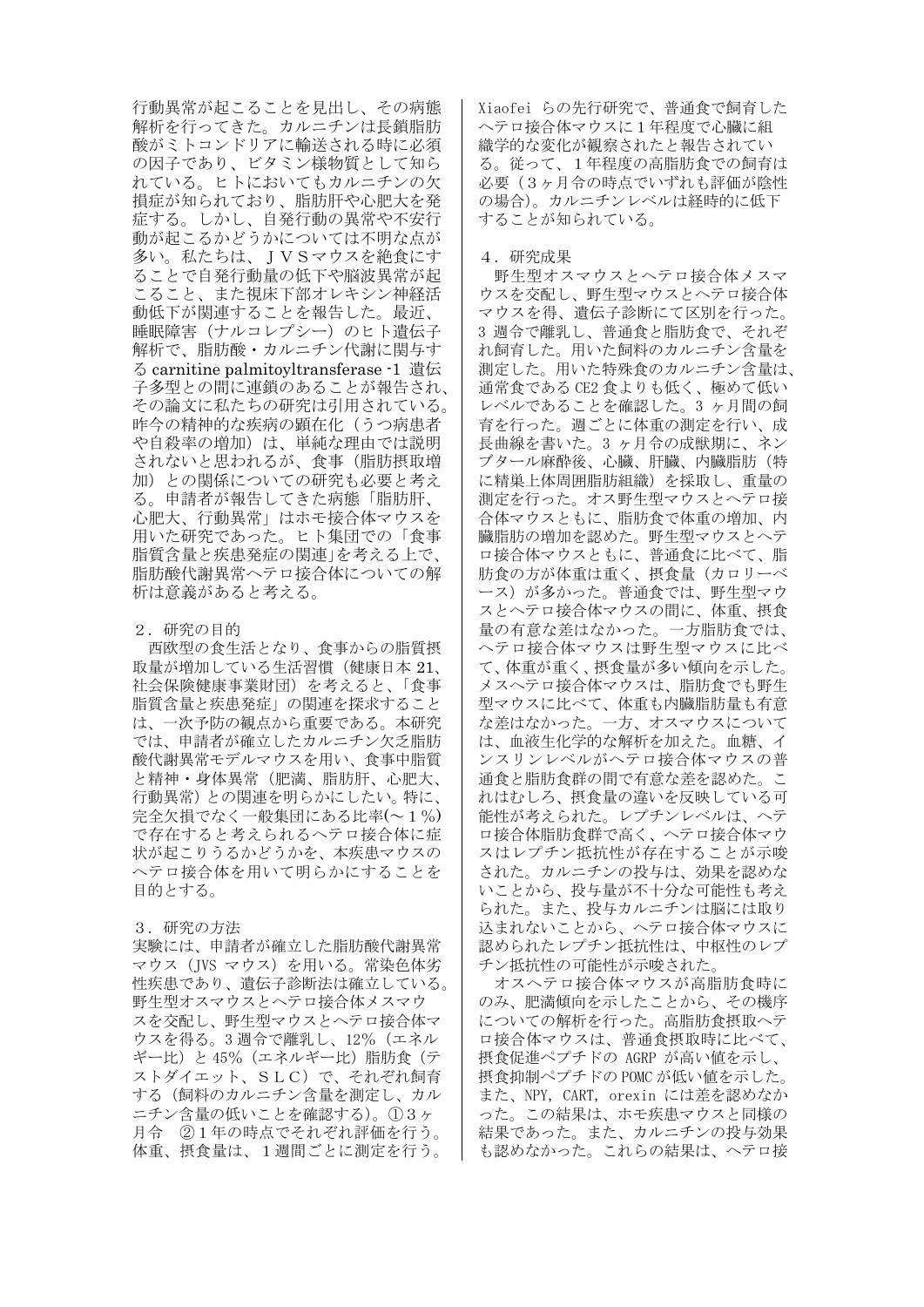合体マウスにも中枢(視床下部)性のレプチ ン抵抗性が存在する可能性が示唆された。

日本では、この 60 年間で脂質摂取量が 4 倍増加している。今回得られた知見は、「食 事脂質含量、遺伝的背景と疾患発症」の関連 を考える上で貴重なものになるだろう。

5.主な発表論文等 (研究代表者、研究分担者及び連携研究者に は下線)

〔雑誌論文〕(計 13 件)

① Arimura E, **Horiuchi M**, Kawaguchi H, Miyoshi N, Aoyama K, Takeuchi T: Low-protein diet improves blood and urinary glucose levels and renal manifestations of diabetes in C57BLKS-*db*/*db* mice. Eur J Nutr, *in press* 2012 (査読あり)

②Takeishi K-I, **Horiuchi M**, Kawaguchi H, Deguchi Y, Izumi H, Arimura E, Kuchiiwa S, Tanimoto A, Takeuchi T: Acupuncture improves sleep conditions of minipigs representing diurnal animals through an anatomically similar point to the acupoint (GV20) effective for humans. Evid Based Complement Alternat Med, 2012: 472982, 2012(査読あり)

③Nishikawa T, Miyahara E, **Horiuchi M**, Izumo K, Okamoto Y, Kawai Y, Kawano Y, Takeuchi T: Benzene metabolite, 1,2,4-benzenetriol, induced halogenated DNA and tyrosine representing halogenative stress in human myeloid cell line HL-60. Environ Health Perspect, 120: 62-67, 2012(査読あり)

④ Takeshita H, **Horiuchi M**, Izumo K, Kawaguchi H, Arimura E, Aoyama K, Takeuchi T: Long-term voluntary exercise, representing habitual exercise, lowers visceral fat and alters plasma amino acid levels in mice. Environ Health Prev Med, 2011 Nov 4. [Epub ahead of print] (査読あり)

⑤Chaolu H, Asakawa H, Ushikai M, Li YX, Cheng KC, Li JB, Zoshiki T, Terashi M, Tanaka C, Atsuchi K, Sakoguchi T, Tsai M, Amitani H, **Horiuchi M,** Takeuchi T, Inui A: Effect of exercise and high-fat diet on plasma adiponectin and nesfatin levels in mice. Exp Ther Med, 2: 369-373, 2011(査読あり)

⑥Kato T, Kawaguchi H, Miyoshi N, Aoyama K, Komatsu M, **Horiuchi M,** Yoshida H, Takeuchi T: Effect of habitual exercise on renal carcinogenesis by ferric nitrilotriacetate. Environ Health Prev Med, 16: 232-238, 2011 (査読あり)

⑦Nishikawa T, Izumo K, Miyahara E, **Horiuchi M,** Okamoto Y, Kawano Y, Takeuchi T: Benzene induces cytotoxicity without metabolic activation. J Occup Health, 53: 84-92, 2011 (査読あり)

⑧Miyahara E, Nishie M, Takumi S, Miyanohara H, Nishi J, Yoshiie K, Oda H, Takeuchi M, Komatsu M, Aoyama K, **Horiuchi M**, Takeuchi T: Environmental mutagens may be implicated in the emergence of drug-resistant microorganisms. FEMS Microbiol Lett, 317: 109-116, 2011 (査読 あり)

⑨ Ushikai M, **Horiuchi M**, Kobayashi K, Matuda S, Inui A, Takeuchi T, Saheki T: Induction of PDK4 in the heart muscle of JVS mice, an animal model of systemic carnitine deficiency, does not appear to reduce glucose utilization by the heart. Mol Genet Metab, 102: 349-355, 2011(査読あり)

⑩ Miyoshi N, **Horiuchi M**, Inokuchi Y, Miyamoto Y, Miura N, Tokunaga S, Fujiki M, Izumi Y, Miyajima H, Nagata R, Misumi K, Takeuchi T, Tanimoto A, Yasuda N, Yoshida H, Kawaguchi H: Novel microminipig model of atherosclerosis by high fat and high cholesterol diet, established in Japan. in vivo, 24: 671-680, 2010(査読あり)

⑪Ishida T, Hiroma T, Hashikura Y, **Horiuchi M**, Kobayashi K, Nakamura T: Early neonatal onset carbamoyl-phosphate synthase 1 deficiency treated with continuous hemodiafiltration and early living-related liver transplantation. Pediatr Int, 51: 409-410, 2009(査読あり)

⑫ Sakoguchi T, **Horiuchi M,** Asakawa A, Ushikai M, Yoshida G, Fujimiya M, Kato I, Nakazato M, Takeuchi T, Saheki T, Inui A: Failure of the feeding response to fasting in carnitine-deficient juvenile visceral steatosis (JVS) mice: involvement of defective acyl-ghrelin secretion and enhanced corticotropin-releasing factor signaling in the hypothalamus. Biochim Biophys Acta (Molecular Basis of Disease), 1792: 1087-1093, 2009(査読あり)

⑬Izumo K, **Horiuchi M**, Komatsu M, Aoyama K, Bandow K, Matsuguchi T, Takeuchi M, Takeuchi T: Dehyderoepiandrosterone increased oxidative stress in a human cell line during differentiation. Free Radic Res, 43: 922-931, 2009(査読あり)